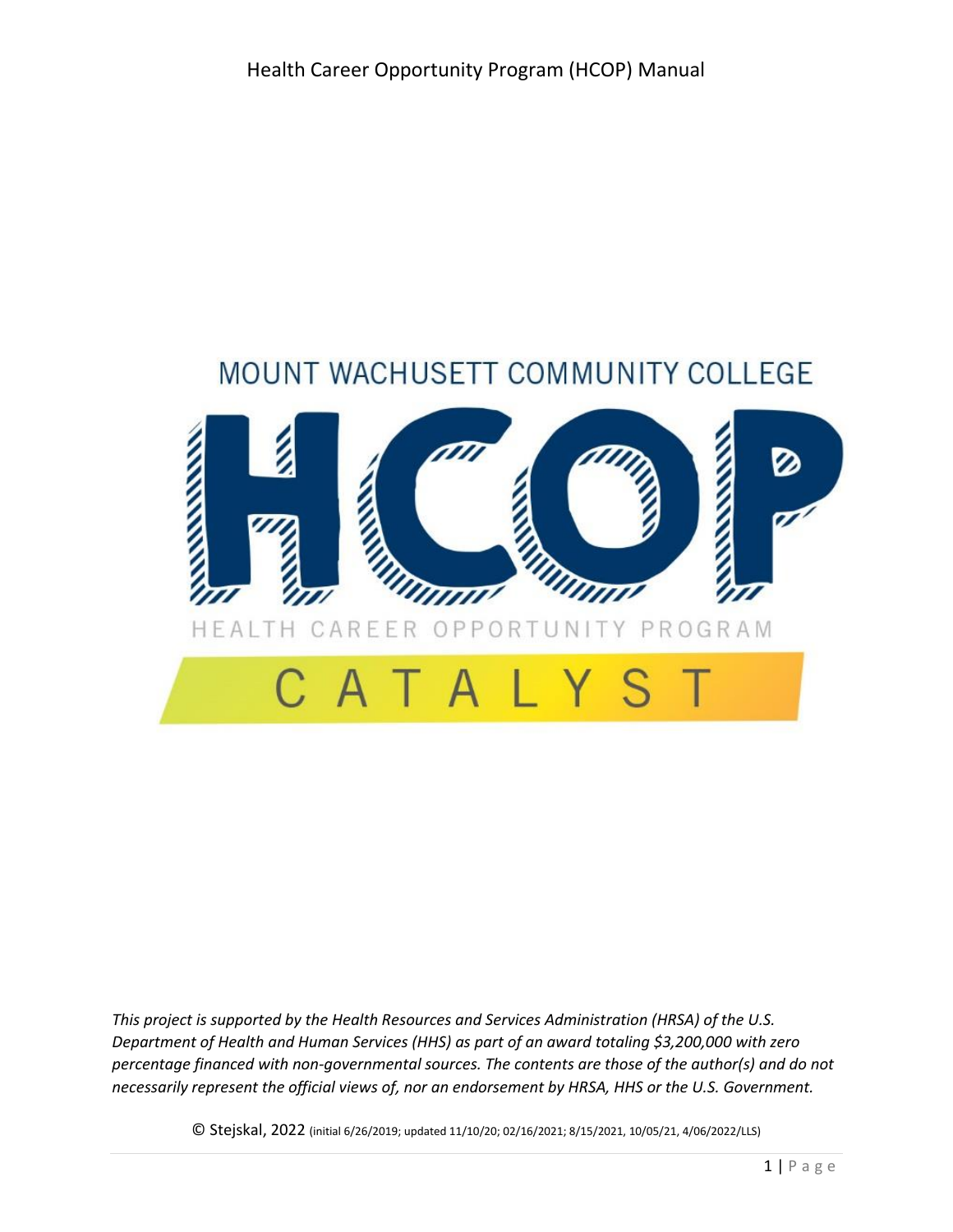# TABLE OF CONTENTS

| $\mathbf 1$ | <b>Health Career Opportunity Program Overview</b><br><b>PAGE</b>                                                                   |
|-------------|------------------------------------------------------------------------------------------------------------------------------------|
| 1.1         |                                                                                                                                    |
| 1.2         |                                                                                                                                    |
| 1.3         |                                                                                                                                    |
| 1.4         |                                                                                                                                    |
| 1.5         |                                                                                                                                    |
| 1.6         |                                                                                                                                    |
| 1.7         |                                                                                                                                    |
| 1.8         |                                                                                                                                    |
| 2           | <b>Program Staff</b>                                                                                                               |
| 2.1         |                                                                                                                                    |
| 2.2         |                                                                                                                                    |
| 2.3         |                                                                                                                                    |
| 2.4         |                                                                                                                                    |
| 3           | <b>HCOP Policies &amp; Procedures</b>                                                                                              |
| 3.1         |                                                                                                                                    |
|             | 3.1.1. HCOP Catalyst High School Application (MWCC website)<br>3.1.2. HCOP Catalyst College & Immersion Application (MWCC website) |
| 3.2         |                                                                                                                                    |
|             | 3.2.1. MWCC Multiple Measures Tool                                                                                                 |
|             | 3.2.2. HCOP Selection Rubric                                                                                                       |
| 3.3         |                                                                                                                                    |
| 3.4         | -11                                                                                                                                |
| 3.5         | 3.5.1. HCOP Withdrawal Confirmation form                                                                                           |
| 3.6         |                                                                                                                                    |
| 3.7         |                                                                                                                                    |
| 3.8         |                                                                                                                                    |
|             | 3.8.1. MWCC Liability Release Form<br>3.8.2. MWCC Private Vehicle Request Form                                                     |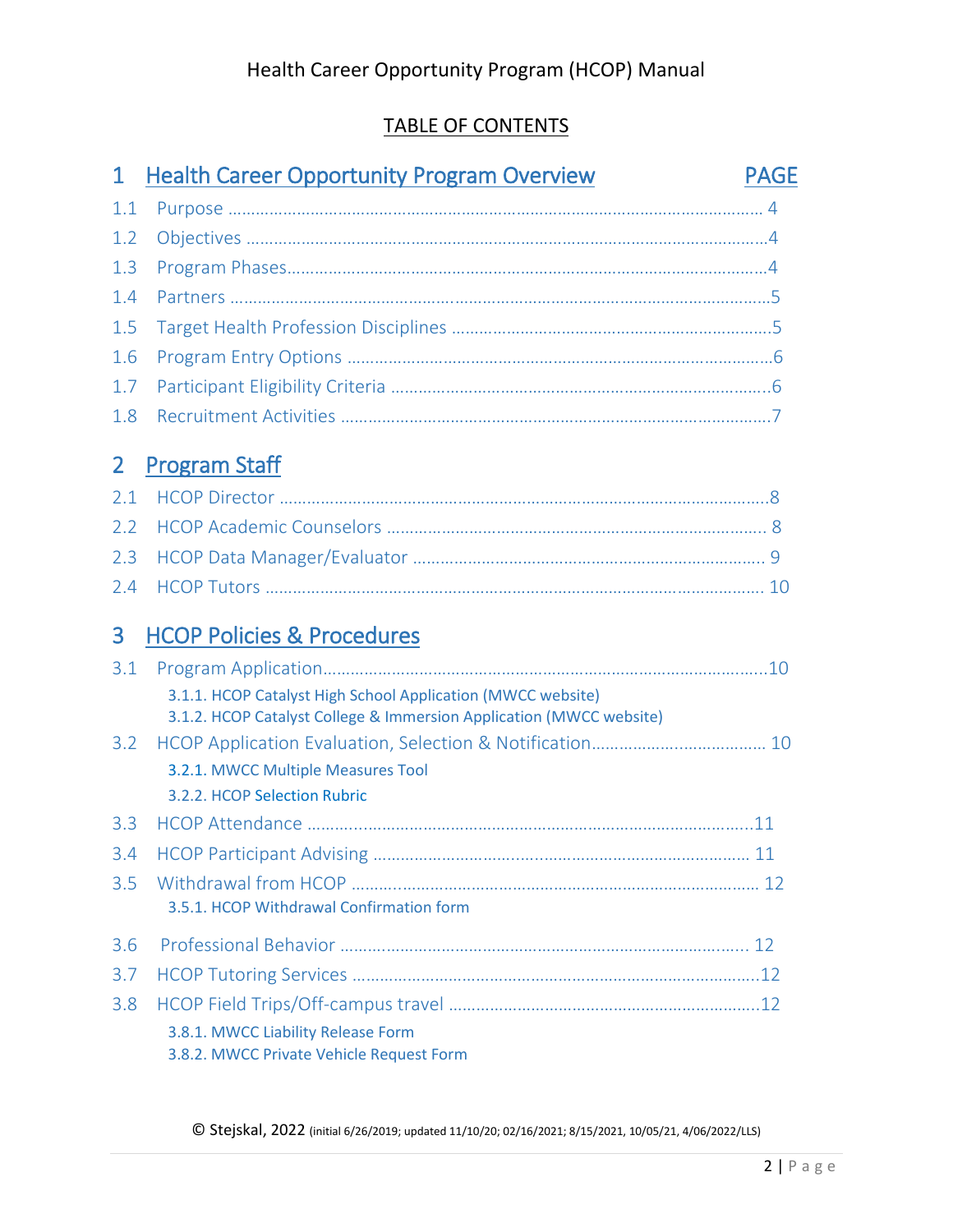| 3.9 | 3.9.1. MWCC Direct Deposit Form<br>3.9.2. Travel Mileage Grid                                                                                                                                                                                                                                                                       |
|-----|-------------------------------------------------------------------------------------------------------------------------------------------------------------------------------------------------------------------------------------------------------------------------------------------------------------------------------------|
| 4   | <b>HCOP Catalyst High School</b>                                                                                                                                                                                                                                                                                                    |
| 4.1 | 4.1.1. Payment for courses<br>4.1.2. Textbook/Chromebook/Calculator loans                                                                                                                                                                                                                                                           |
| 4.2 |                                                                                                                                                                                                                                                                                                                                     |
| 4.3 |                                                                                                                                                                                                                                                                                                                                     |
| 5   | <b>HCOP Catalyst Immersion</b>                                                                                                                                                                                                                                                                                                      |
| 5.1 |                                                                                                                                                                                                                                                                                                                                     |
|     | 5.1.1. Camp MED health/immunization requirements<br>5.1.1.1. Heywood Authorization for Background Check form<br>5.1.1.2. Heywood Authorization for Release of PHI form<br>5.1.1.3. Heywood Healthcare Policies documents<br>5.1.1.4. Heywood Healthcare Internship form<br>5.1.1.5. Heywood Healthcare Student Acknowledgement form |
|     | 5.2.1. MWCC Direct Deposit Form                                                                                                                                                                                                                                                                                                     |
| 6   | <b>HCOP Catalyst College</b>                                                                                                                                                                                                                                                                                                        |
| 6.1 | 6.1.1. Textbook/Chromebook/Calculator loans                                                                                                                                                                                                                                                                                         |
| 6.2 |                                                                                                                                                                                                                                                                                                                                     |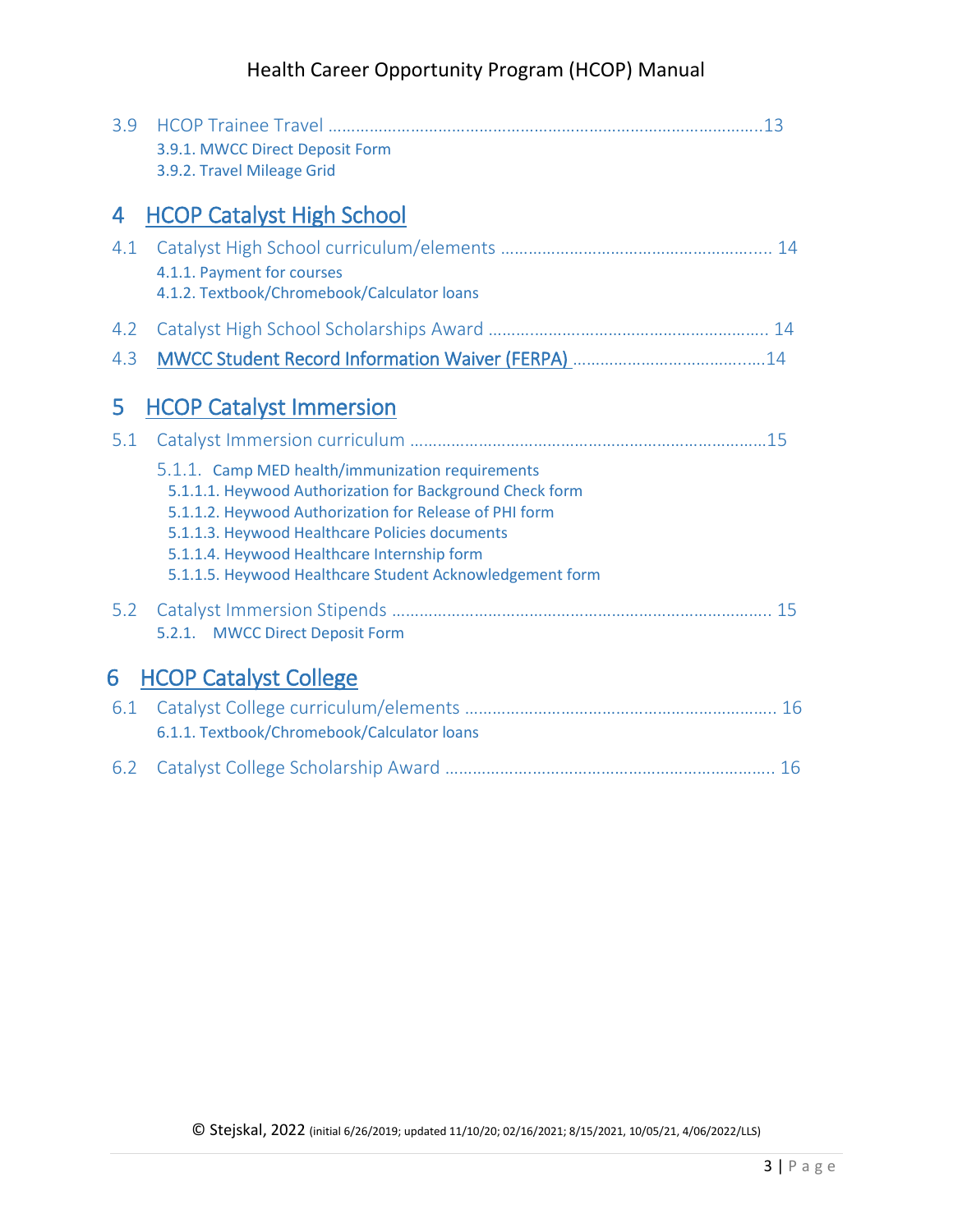# 1 Health Career Opportunity Program Overview

## 1.1 Purpose

The purpose of the North Central Massachusetts Health Career Opportunity Program (NCMA\_HCOP) is to build an allied health education pipeline for disadvantaged students from Mount Wachusett Community College (MWCC) and three regional high schools: Athol, Fitchburg, and Gardner. The pipeline will promote health profession careers, improve retention, matriculation and graduation rates; and expose students to the primary care setting in rural and medically underserved communities in north central Massachusetts.

Support mechanisms will be implemented for these students as they proceed into an allied health career profession or transfer to a four-year university.

### 1.2 Objectives

The program will implement new recruitment strategies among rural, disadvantaged schools to identify participants among rising HS juniors and seniors; MWCC undergraduates enrolled in transfer degree programs that articulate to health profession baccalaureate degrees; and all MWCC health career-focused degree programs (See Section 1.5).

### 1.3 Program Phases

In spring 2019, during discussions with our HRSA program officer, Kim Evans, we discovered that we should be serving our students beyond one year. However, when the grant proposal was written it was through the lens of serving the students for one year. With our access to students expanding beyond one year, it became clear we needed to redefine certain program elements to minimize any unintended barriers to student success. As we began to re-define program completion, we realized that there are distinct landmarks on a student's HCOP and academic journey to become a health care provider. The MWCC Health Career Opportunity Program is composed of three phases.

**Phase one** is the career discernment phase. In this phase Catalyst Immersion/College students complete the HCOP section of HEA 106 Exploring Health Careers: Charting a Plan for Success (previously CPT 110 and HCOP Seminar), with this 4-credit hour course in the students' first semester - providing an overview of health careers and providing skills trainings needed across health professions. Catalyst High School students that are eligible for college-level coursework will also complete an HCOP section of HEA 106. By the conclusion of HEA 106 the Catalyst Immersion/College and High School student is prepared to select a healthcare career to pursue, and with the help of the HCOP academic counselors, plot a course for their academic journey leading to the attainment of a health care career degree/certificate. Upon the Catalyst Immersion/College student's successful completion of our section of HEA 106 (≥ C+), continuing in an HCOP supported major, and matriculation in MWCC courses in the subsequent semester, this student will receive their initial HCOP scholarship award (See Section 6.2).

The Catalyst High School student's phase one occurs during their senior year where they complete the HCOP section of HEA 106. A student that successfully completes HEA 106 ( $\geq$  C+) will receive their initial HCOP scholarship award when they graduate high school and matriculate to MWCC in an HCOP supported major (See Section 4.2). High school students unable to take college-level courses or who withdraw from HEA 106 during the fall of their senior year can continue in the program and complete HEA 106 upon matriculation at MWCC. These students will follow the Catalyst College pathway and be eligible for all the privileges of that program.

**Phase two** continues in the semester following completion of HEA 106 for the Catalyst College student, and begins for the Catalyst High School student upon matriculation at MWCC after high school graduation. In this phase a student follows their previously created academic plan, with the support of the HCOP academic counselors and tutors. Students must be in an HCOP supported major of study (Section 1.5). While some of the health career programs are selective admission, requiring a unique application, others do not have an additional application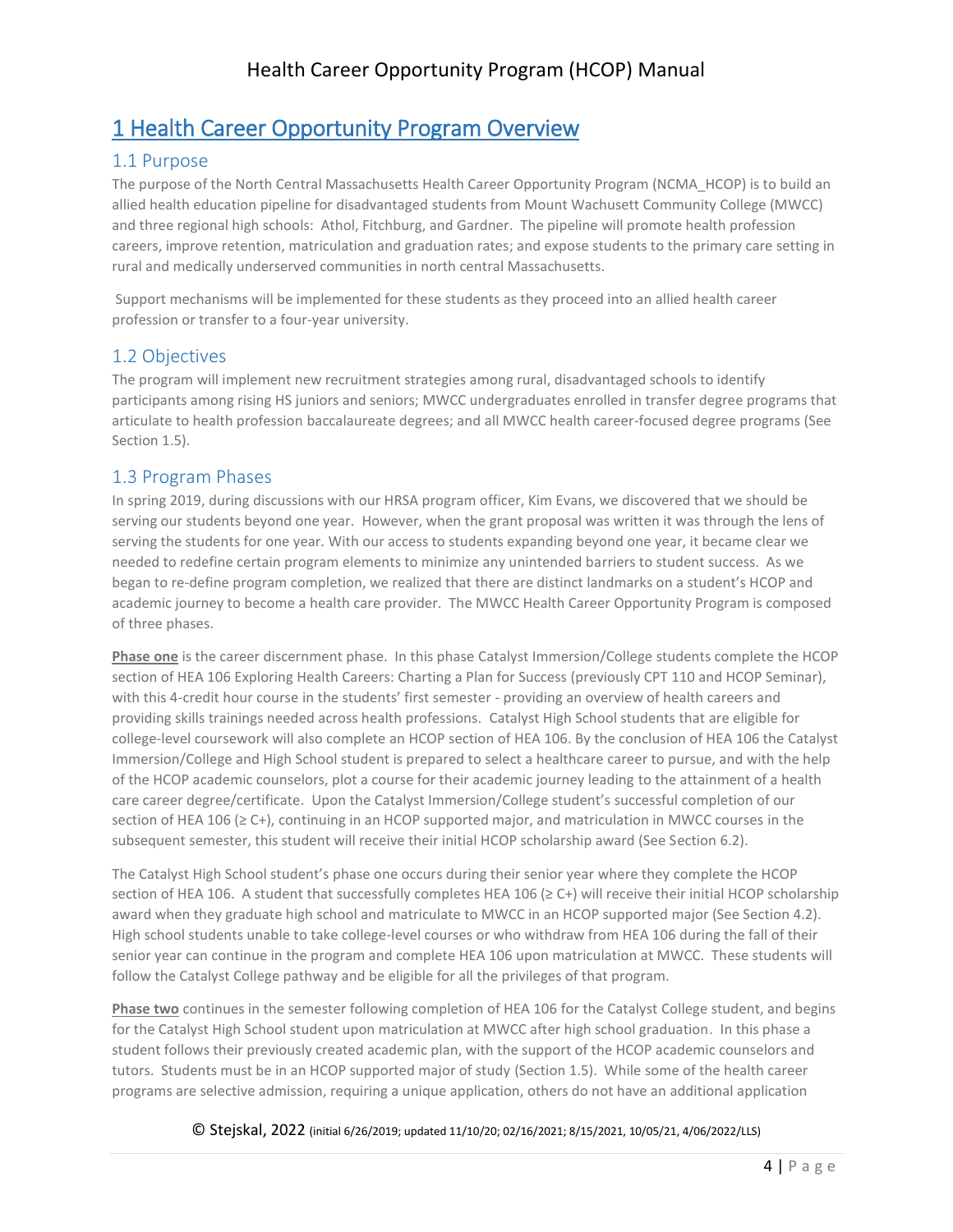process and can be self-selected by the student. Additionally, the transfer degree programs of Biology, Exercise/Sports Science and Pharmacy are included. Due to the competitive nature of these selective healthcare programs students are expected to complete general education courses prior to submitting a program-specific application to strengthen their ranking in the applicant pool. For that reason, a majority of these students begin in the IDSH major until they have been offered a seat in a selective program. Throughout this phase, a student can earn subsequent HCOP scholarships (Section 6.2). Phase two culminates in the completion of a health career degree and/or certificate and marks their completion of our program. Students that complete transfer degrees, i.e. Biology, Pharmacy or Exercise & Sports Science, move on to phase three of their academic journey in pursuit of a healthcare career field requiring a Bachelor's degree or higher.

**Phase three** represents the continued academic journey for our transfer students after completing their two-year degree at MWCC. While we do not have immediate access to these students after they transfer to a 4-year institution we will continue to monitor their academy journey via Student Clearinghouse data and student surveys.

#### 1.4 Partners

MWCC Internal Partners include, but are not limited to:

Student Support Services Rx Program (Gaurav Khanna) Educational Talent Search Program (Fagan Forhan) North Central MA Early College Academy (Sara Vettese) Upward Bound Math & Science & North Central Talent Search Program (Ramon Gonzalez) Educational Opportunity Center (Valerie LaPorte) STEM Starter Academy (Linda Scullane) MA SUCCESS Scholar program (Jason Zelesky)

#### High School Partners:

Athol Royalston Regional HS - Athol, MA Fitchburg HS – Fitchburg, MA Gardner HS – Gardner, MA

#### Community Partners include, but are not limited to:

Community Health Connections – Fitchburg, MA Heywood Healthcare Systems – Gardner, MA Community Health Center – Franklin County, Orange, MA Center for Health Impact – Worcester, MA Fitchburg State University – Fitchburg, MA

### 1.5 Target Health Profession Disciplines

The following MWCC transfer and allied health degree programs, as well as certificate programs are part of the HCOP curriculum:

- Biology (transfer degree)
- Dental Hygiene\*/Assisting
- Exercise & Sports Science (transfer degree)
- **•** Interdisciplinary Studies-Allied Health
	- o EMT
	- o Phlebotomist
- Human Services (social services such as psychology, social work or sociology)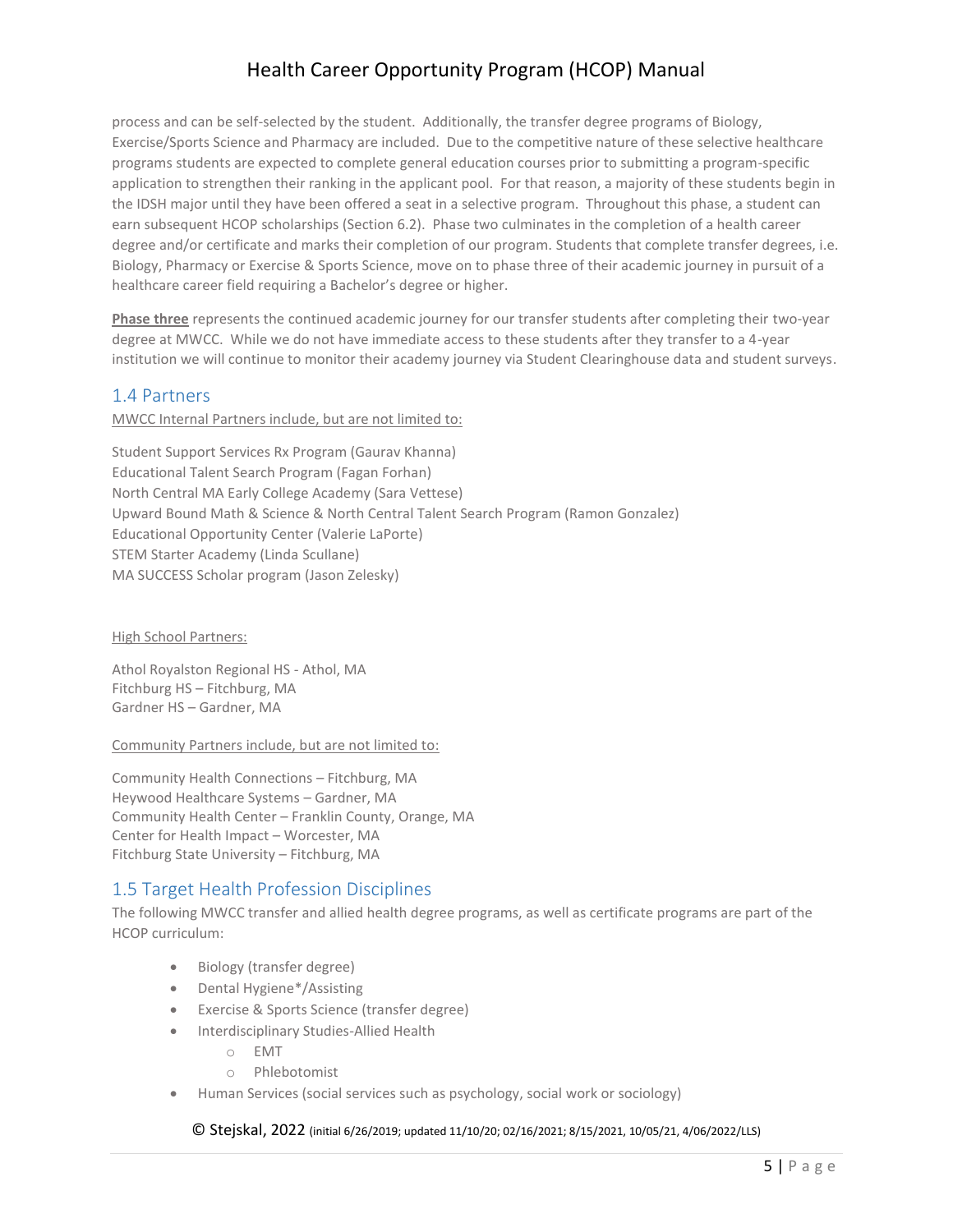- o Human Services Technician
- o Substance Abuse Counseling
- **•** Medical Assisting
- Medical Laboratory Technology
- Paramedic\*
- Pharmacy (transfer degree)
- Physical Therapist Assistant\*
- Radiology Technologist\*
- Respiratory Care\*
- Veterinary Technologist\*

\*selective admission

#### 1.6 Program Entry Options

Students can access the MWCC HCOP in one of three entry-points:

HCOP Catalyst High School: This entry point is for rising seniors at AHS, FHS, and GHS. Each year, HCOP accepts a minimum of 15 eligible students from each of the partner schools. HS students from other high schools will be able to apply for consideration to HCOP upon matriculation at MWCC. Recruitment of high school students is detailed in Section 1.8. Further benefits and details for Catalyst High School are discussed in Section 4.

HCOP Catalyst Immersion: This is an immersive, condensed summer program held at MWCC Gardner campus during the summer term. It targets 20 incoming and enrolled undergraduate students who have an interest in a non-nursing healthcare profession. This format requires participation in our free, 4-credit hour MWCC HEA 106: Exploring Health Careers: Charting a Plan for Success course and our free, health research workshop series. Additionally, students are provided the opportunity to participate in educational field trips, and exposure to primary health care sites.

Recruitment of students for Catalyst Immersion is detailed in Section 1.8. There are unique benefits to Catalyst Immersion that are discussed in Section 5. Catalyst Immersion students may continue to be served by the program in Catalyst College.

HCOP Catalyst College: This on-going program is the second entry option for incoming or enrolled college students. It provides the same curriculum as Immersion however over a longer period of time. Recruitment of students for Catalyst College is detailed in Section 1.8. There are unique benefits to Catalyst College that are discussed in Section 6.

#### 1.7 HCOP Eligibility Criteria

MWCC HCOP will support individuals from disadvantaged backgrounds - economic or educational. These individuals must be U.S. citizens, non-citizen nationals, or foreign nationals who possess a visa permitting permanent residence in the United States. Individuals on temporary or student visas are NOT eligible to receive HCOP financial support through the program.

To establish an individual's eligibility to participate in the program, MWCC HCOP must verify that the individual is interested in pursuing a health profession and meets the initial eligibility criteria as outlined in the definition of an economically OR educationally disadvantaged background.

Economically disadvantaged definition:

Individuals are considered to be from an "economically disadvantaged" background if they come from a family with an annual income below a level based on low-income thresholds, according to family size established by the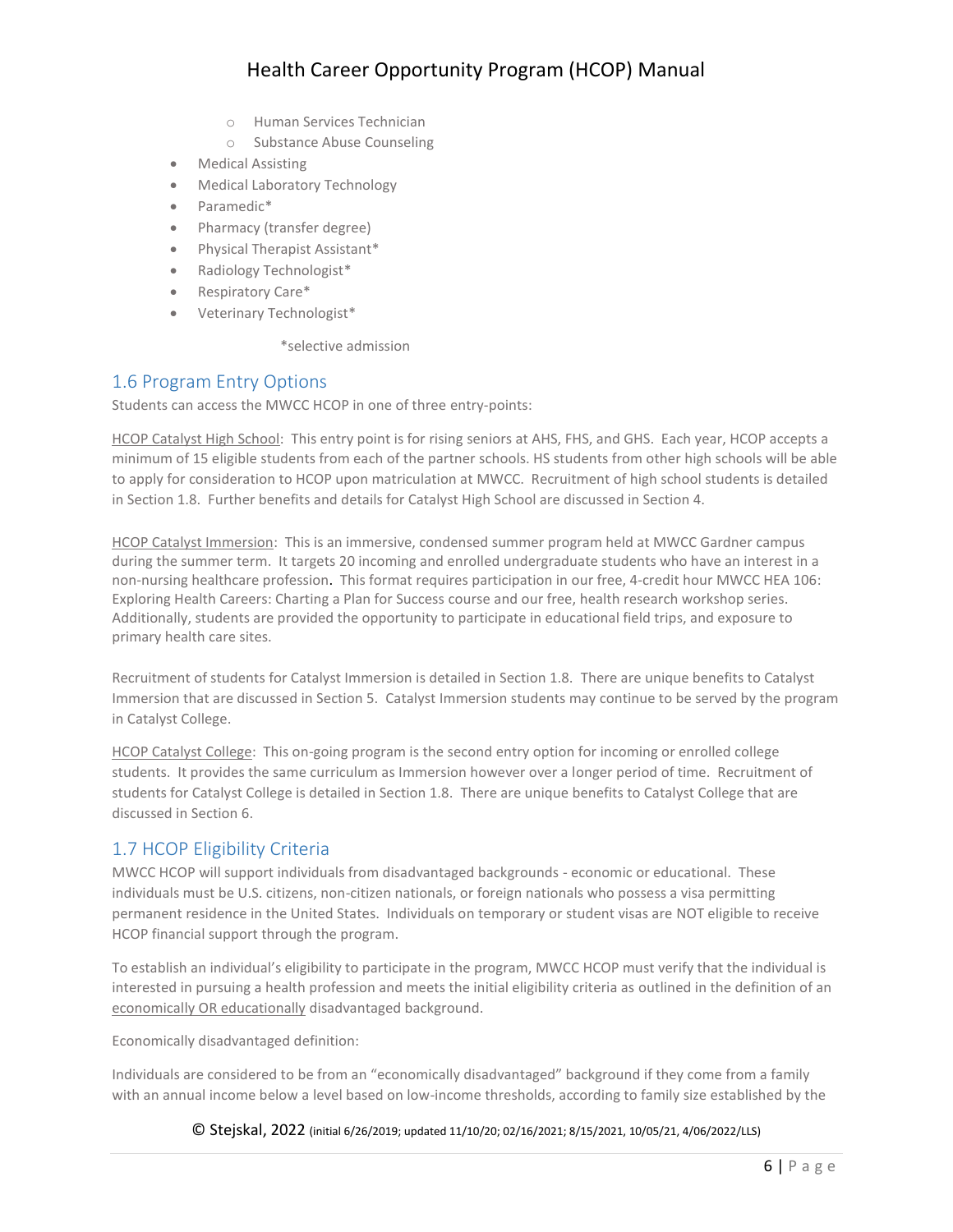U.S. Census Bureau, adjusted annually for changes in the Consumer Price Index, and adjusted by the Secretary of Health and Human Services, for use in all health professions programs.

Educationally disadvantaged definition:

An individual who comes from a social, cultural, OR educational environment that has demonstrably and directly inhibited the individual from obtaining the knowledge, skills and abilities necessary to develop and participate in a health professions education or training program. This includes students who:

- Are first-generation in his or her family to obtain a four-year college degree
- Graduated from (or last attended) a high school that based on most recent annual data- had a low grade point average (2.0 cumulative on a 4.0 scale).
- Graduated from (or last attended) a high school that—based on the most recent annual data available had either a:
	- o Low percentage of seniors receiving a high school diploma; OR
	- o Low percentage of graduates who go to college during the first year after graduation.
- Graduated from (or last attended) a high school with low per capita funding
	- o Graduated from (or last attended) a high school where—based on the most recent annual data available—MANY of the enrolled students are eligible for free or reduced-price lunches.

Program application, evaluation, selection and notification procedures are discussed in sections 3.1 and 3.2.

#### 1.8 Recruitment Activities

Students are recruited in a variety of strategies based on the unique settings and opportunities available to them. Listed are the most common methods to recruit students for HCOP.

HCOP Catalyst High School: The HCOP academic counselors are embedded within each partnering high school. During the spring of each year, our academic advisors, working with the high school counselors and administration, present information about HCOP to the current junior class. This may include a series of pre-HCOP seminar/workshop to these students with the goals of explaining our program, entry options and determining student preparedness for college-level coursework.

Concurrently, HCOP advisors share information about our summer Catalyst Immersion program and Catalyst College program with the students preparing to graduate from our partnering high schools, in the event that they did not participate in our program previously.

HCOP Catalyst Immersion/College: The HCOP academic counselors and program director reach out to other high schools in the north-central region to recruit students for our Catalyst Immersion program and/or Catalyst College program. This can occur in conjunction with MWCC decision days working in collaboration with the college admissions staff. It may also occur as a result of direct contact with a high school counseling staff by the HCOP director and/or academic counselors. Additionally, the program director works with the MWCC admissions staff to send out email messaging to potential students about the Health Career Opportunity Program. The HCOP team participates in the MWCC STEM Awareness Day which is a program for high school seniors to encourage interest in the STEM fields and to come to MWCC to pursue those interests. HCOP academic counselors participate with the college face-to-face and remote registration events which allows them to discuss our program with students and provide the HCOP application. Current MWCC students are informed of the purpose and benefits of HCOP through the use of video messaging on campus-wide monitors, bulletin boards and MWCC social media sites.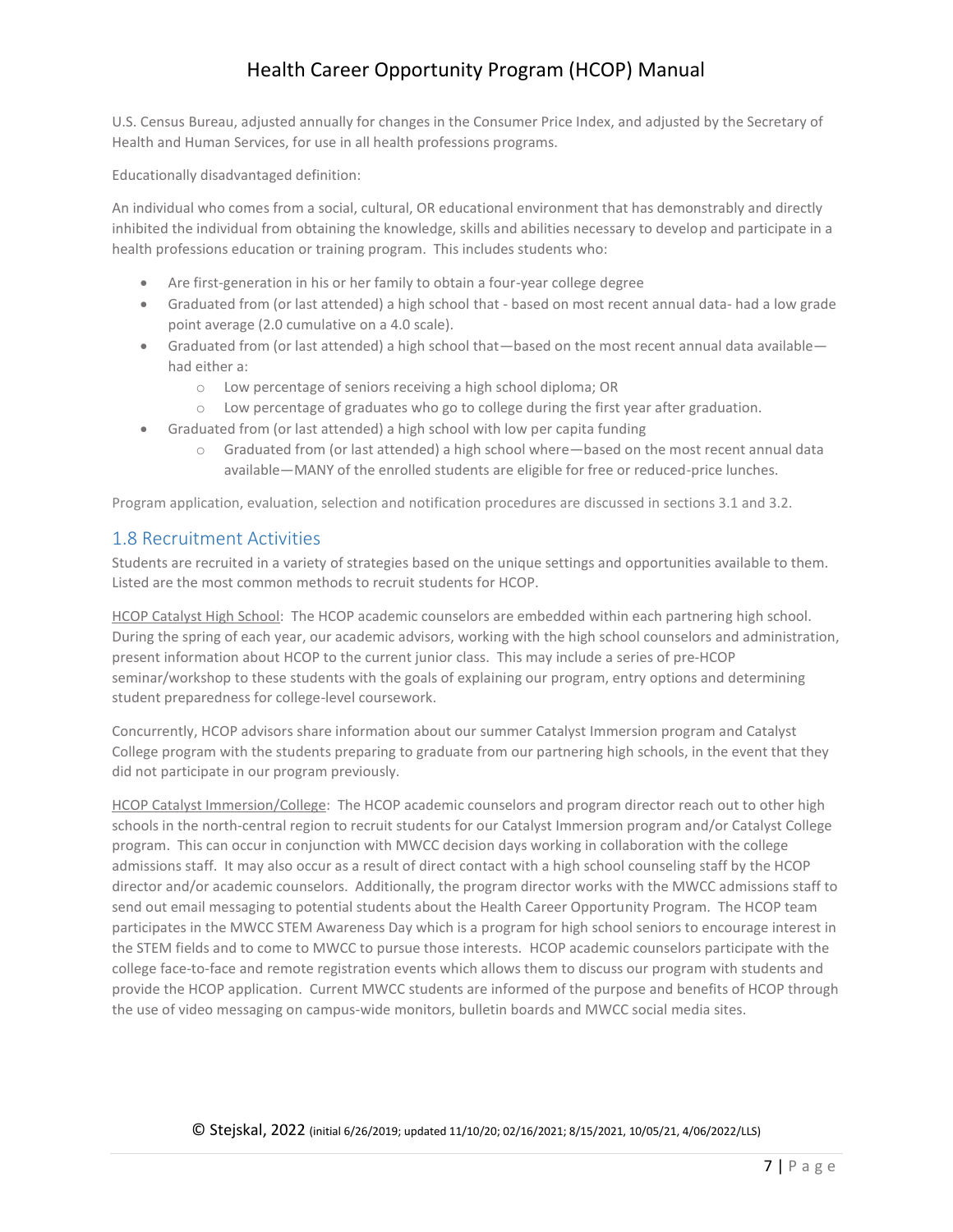# 2 Program Staff

# 2.1 HCOP Director

The Director oversees the daily activities of the Health Career Opportunity Program (HCOP): The National HCOP Academies Grant including all services and activities at both MWCC and partner schools. The Director will design, implement, and oversee daily activities in accordance with grant regulations to include short and long-range planning, report completion, curriculum, evaluation, documentation, fiscal management, staff supervision, recruitment, grant partnership management and community advocacy.

Responsibilities:

- Manages and monitors HCOP grant project activities to ensure implementation and service delivery as described by the funded grant program, including staffing, programmatic, and fiscal obligations.
- Works with the Dean of Health Professions, Public Services Programs and Social Services in compiling accurate data for the writing and submission of reports as required to the U.S. Department of Health and Human Services Health Resources Services Administration (HRSA) and to the college.
- Forms and sustains relationships with school, principals, guidance departments, superintendents and other stakeholders.
- Provides student and parent outreach, recruitment, and interventions as needed.
- Promotes program and disseminates program information to students, college staff and the community at large.
- Promotes and sustains positive working relationships with all stakeholders;
- Participates in meetings at on and off campus as they pertain to the project, students and staff.
- Manages evaluation process with the Data Manager/Evaluator and internal Evaluation Team.
- Monitors Project activities to ensure compliance with US Department of Health and Human Services Regulations;
- Writes and submits reports as requested by the Dean of Health Professions, Public Services Programs and Social Services;
- Regulates project expenditures to ensure consistency with federal grant budget;
- Organizes and conducts in-service training of the all staff;
- **Supervises and evaluates Project Staff;**
- Conducts regular staff meetings with appropriate staff;
- Assists staff in developing and presenting curriculum for weekly HCOP seminars and HCOP Career Research and Exploration course.
- Performs other duties as assigned.

### 2.2 HCOP Academic Counselors

The Academic Counselors are responsible for counseling/advising students on degree/career programs, coordinating vocational development and job placement; coordinating career exposure activities, and teaching "HEA 106 Exploring Health Careers: Charting a Plan for Success" embedded with Allied Health curriculum. Responsibilities:

 Serves as academic counselor and works with students to develop academic plans of study (i.e. conducts career advising, career assessments, and transfer advising; screens, interviews, evaluates, and processes incoming students for general studies competency and registers into appropriate academic curricula; evaluates admission applications, registration documents, transcripts, placement test scores, and transfer credits; advises students regarding their academic plan, course selection/sequencing, curriculum/concentration selection and changes, and transition issues; provides information regarding course degree requirements and transfer requirements; monitors academic progress of students; assists students in registering, adding, or withdrawing from courses; assists students in obtaining developmental and tutorial assistance; assigns academic advisors and notifies students/faculty of advisor assignments; alerts faculty of students experiencing academic difficulties; participates in new student orientations;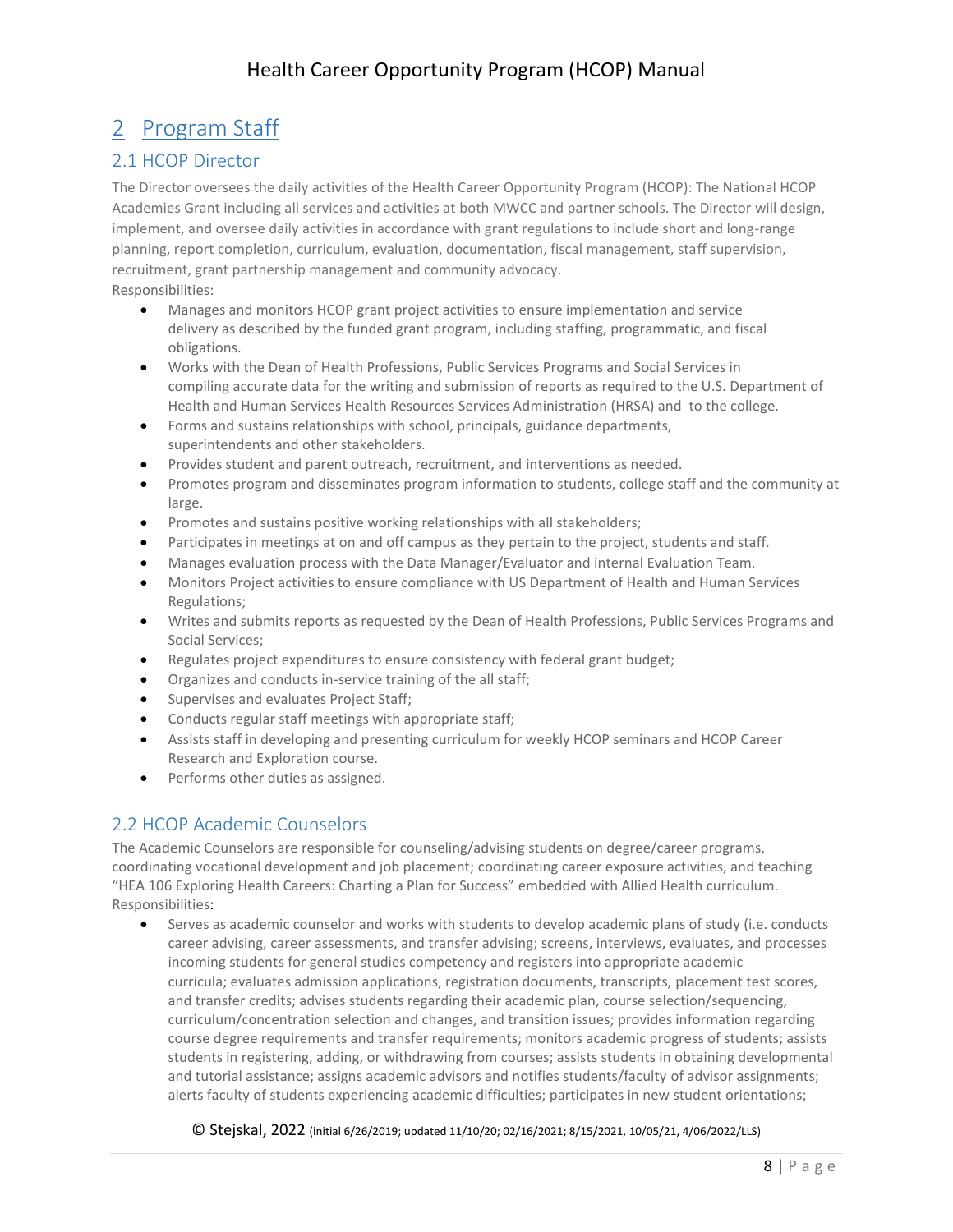coordinates activities with other programs and specially-funded programs), teaches the HEA 106 course embedded with allied health content and facilitates the HCOP weekly study sessions with the Catalyst HS participants, participates in HCOP grant program orientations; coordinates activities with other programs and specially-funded programs.

- Coordinates participation in grant-funded programs for vocational education, job training, and job placement (i.e. identifies, evaluates, and accepts eligible participants for vocational education program; performs needs and/or study skills assessments and creates individual education plans for each vocational education student; provides/interprets career assessment and/or education needs inventory instruments; assesses skills of students; develops academic programs, recruits students, and hires instructors; plans academic calendar; teaches job hunting skills and life skills courses; conducts career development counseling; secures job placement for students; researches employment opportunities; collaborates activities with employment agencies; assists in coordinating child care services; coordinates advertising for program; reports program participation and student performance per requirements of grant).
- Performs administrative tasks associated with department activities (i.e. collects, organizes, and disseminates statistical data; maintains and updates student files; prepares individual education plans, career assessments, student documentation, newspaper copy, flyers, logs, reports, forms, and general correspondence; receives or refers to statistical data, college catalogs, schedules, student records, job placement reports, handbooks, policies, procedures, and reference material; operates a computer and utilizes word processing, spreadsheet, database, desktop publishing, or other software programs).
- Interacts with various agencies/individuals (i.e. attends meetings/events, serves on committees, and makes presentations; conducts academic informational sessions or workshops; refers students to other services as appropriate; communicates with other departments, faculty members, students, school officials, career/vocational counselors, community groups, the public, outside agencies, and other individuals to coordinate activities, review status of work, exchange information, or resolve problems; responds to complaints, researches problems, and initiates problem resolution).
- Maintains professional knowledge in applicable areas (i.e. maintains a working knowledge of assigned area; maintains current knowledge of applicable state, federal, and local laws/regulations; researches new trends and advances in the profession; reads professional literature; participates in professional organizations; attends workshops and training sessions).

### 2.3 HCOP Data Manager/Evaluator

The Data Manager/Evaluator will work closely with the Health Career Opportunity Program (HCOP) Project Director and the Director of Institutional Research and Assessment to support the project's core activities of data collection, tracking measures, and evaluation. Activities will include developing clear grant project objectives and research questions, working with personnel across the College and with partnering organizations to collect and refine grant project data, organizing and automating procedures for ongoing grant data management improvement, producing descriptive analyses, synthesis of findings in numeric, graphical and written form for the HCOP grant project.

Responsibilities:

- Collect, interpret, analyze, and report on HCOP Project student data. Examples include tracking for specific programs in support of the Health Resources Services Administration HCOP grant requirements, enrollment and admissions tracking and statistics for the HCOP Project goals and objectives. Completion of required reports to MWCC and HRSA.
- Compile and analyze student data, retention data, and graduation data per the evaluation plan of the HCOP project.
- Oversee the process of administration of internal and external surveys for the HCOP project. Provide expertise on survey development for the HCOP grant. Extract, analyzes and disseminates survey results according to HCOP evaluation plan and in consultation with eh HCOP evaluation team.
- Analyze trends in graduation and retention rates to support HCOP grant goals and objectives that guide the formative and summative evaluation process. Analyze data collection procedures and recommend changes to grant project personnel. Perform other related duties as required.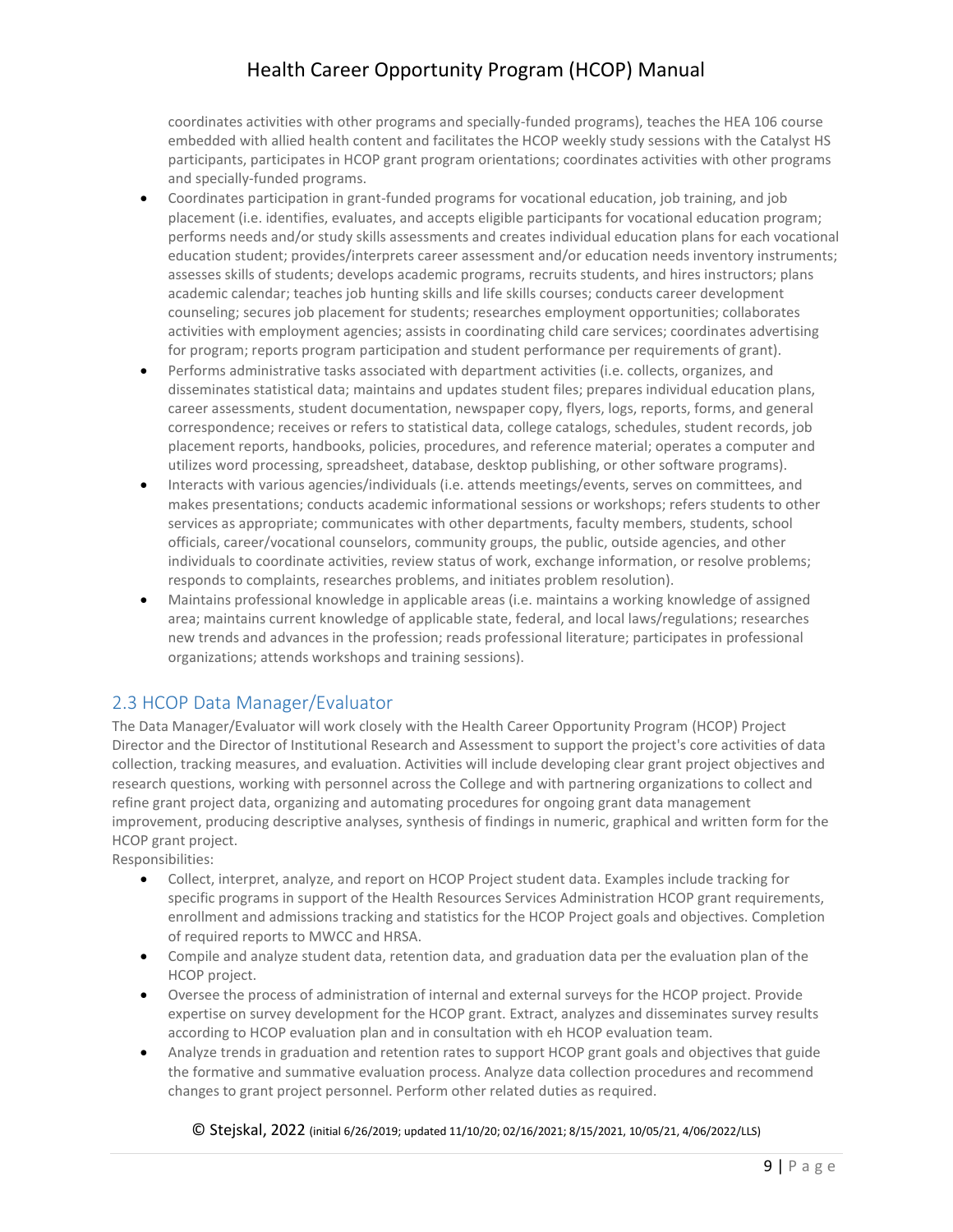### 2.4 HCOP Tutors

The HCOP tutors are secured by the HCOP director via the MWCC peer/professional tutor pool. Tutors are selected for their knowledge/expertise in the subject matter in most need by our students. This includes but is not limited to English, biology and math. These tutors are made available to HCOP students in addition to the MWCC tutors. At the beginning of each semester, the director works with the MWCC Director of Academic Support and Testing Services to collaborate on a tutoring plan and schedule. The Academic Support center provides the HCOP director with a monthly report documenting the use of the HCOP and non-HCOP tutors by HCOP students. Responsibilities:

- Abide by the MWCC ACS Tutoring Manual.
- HCOP tutors will utilize the electronic tutoring forms utilized by the ASC for each student tutoring interaction.
- Communicate with the HCOP director any changes to his/her/their previously established tutoring schedule.
- Communicate with the HCOP academic counselors regarding any concerns related to student academic performance or issues that were brought up by the student in a tutoring session.

# 3 HCOP Policies & Procedures

### 3.1 Program Application

The HCOP staff will determine if a student demonstrates economic or educational need based on the definitions in 1.7. Applicants are asked to submit a fully completed HCOP application. Incompletion applications may not be considered. The Catalyst HS and Catalyst College/Immersion applications capture the demographic, economic and educational information needed to determine eligibility. Additionally, the applications have an applicant interview questionnaire that the candidate must complete. There are two HCOP applications; HCOP Catalyst High School and HCOP Catalyst College & Immersion. They are available in two formats, a fillable .pdf application and a google form.

The HCOP Catalyst High School application is only for students from one of the three HS partner institutions. It is unique as it has the necessary elements required by MWCC for dual-enrollment admission, to include a section to be completed and signed by the HS counselor. The high school counselor is asked to attach an unofficial HS transcript to the application. The HS application requires signatures of both the student and a parent/guardian.

The HCOP Catalyst College & Immersion application is for incoming or enrolled MWCC students. If a student has not completed a MWCC application to be admitted to the college, he/she must do so in addition to the HCOP application.

Applications have a priority application deadline which occurs during the spring, for consideration for HCOP admission in the preceding fall semester. After the application deadline expires, if seats remain available, applications will be reviewed and seats offered on a rolling basis. In the event no seats are available, eligible students may request to be placed on a waitlist in the event a seat becomes available before the expiration of the first add/drop period. After the expiration students on the waitlist will be notified that they should contact the program director during the next application cycle for consideration to the next cohort.

#### 3.1.1. [HCOP Catalyst High School Application](https://mwcc.edu/wp-content/uploads/2020/04/AP004-09_HCOP-Catalyst-High-School-Dual-Enrollment-2020-Fillable-Form.pdf)

#### 3.1.2. [HCOP Catalyst College & Immersion Application](https://mwcc.edu/wp-content/uploads/2020/05/AP008-09_HCOP-Catalyst-College-Immersion-2020-Fillable-Form.pdf)

#### 3.2 HCOP Application Evaluation, Selection and Notification

As Catalyst College/Immersion and Catalyst HS applications are received, the director will record student information from the collected applications into the HCOP Applicant database, found in the HCOP Program Documents folder in the Division titan drive. The information is analyzed to determine if the student satisfies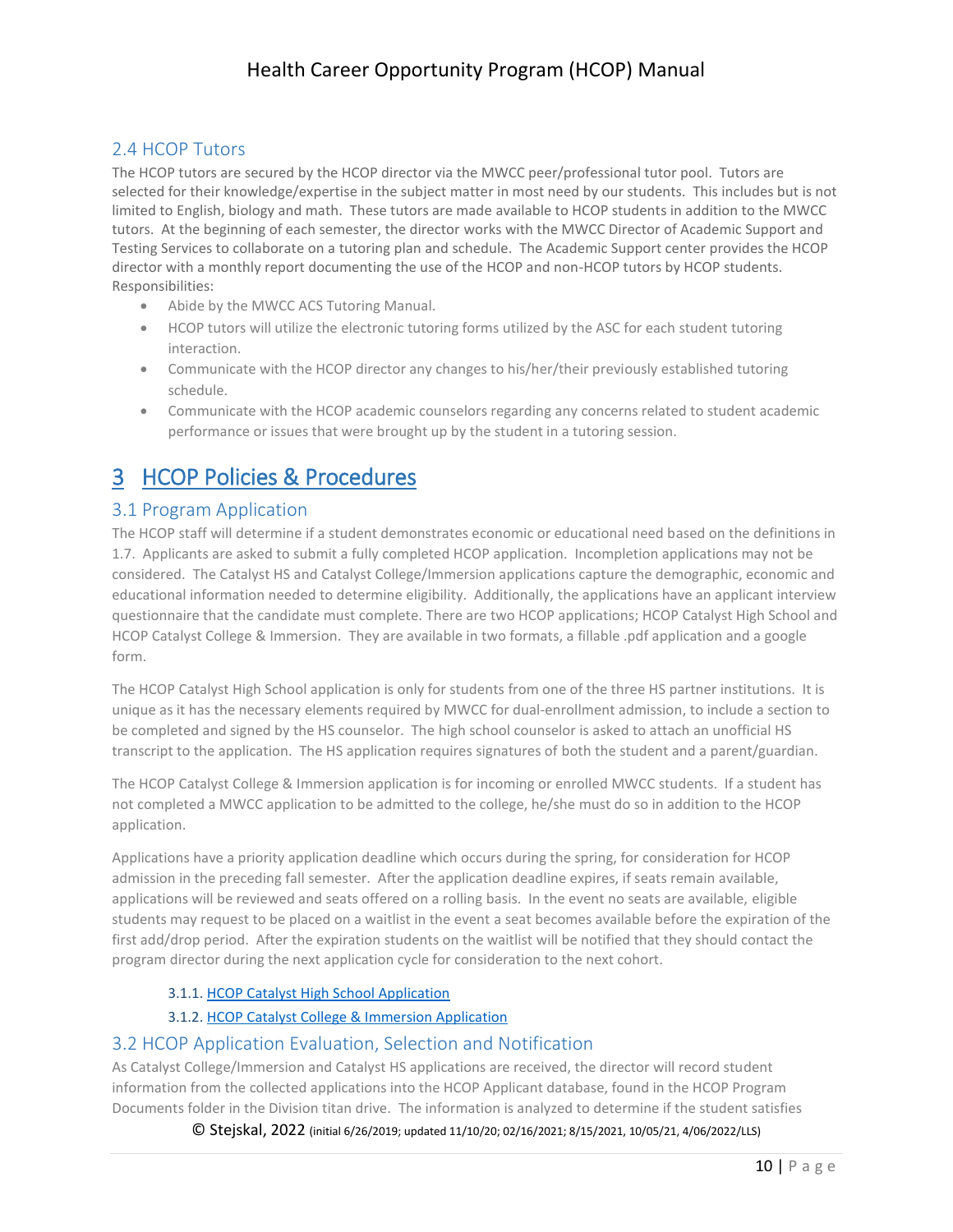program eligibility specifications (see Section 1.7). In the event the application is missing information, HCOP staff will notify the applicant via email to provide them an opportunity to submit the information. Applicants that have not submitted all required information by the application deadline may not be considered for the program.

The Catalyst HS application includes the student's current high school transcript. Mount Wachusett Community College requires the review of this high school transcript to determine a student's readiness for credit-level college courses. At this time, and for the foreseeable future, the college is utilizing multiple measures to evaluate each student. The program director and/or academic counselors will utilize these multiple measures to evaluate each student's high school transcript, including GPA, grades in English and math, as well as any AP exam results. Additionally, any previously completed college-level English or math courses are taken into consideration. The minimum criteria for these measures can be provided to the student and/or parents upon their request. Accuplacer placement testing may be available on a case-by-case basis, with the approval of the Director of Academic Success.

#### 3.2.1 MWCC Multiple Measures Tool

Based on the results of the multiple measures assessment, students will be placed into the appropriate level of dual enrollment coursework through MWCC. If a student does not meet the multiple measures minimum standards set by MWCC he/she will not be eligible for dual enrollment courses, however, may still participate in other elements of the Health Career Opportunity Program.

In the event there are more eligible applicants than seats in an application cycle, applications will be assessed by a selection committee and ranked using a point-driven rubric (3.3.2). The selection committee will consist of 5 individuals; the Dean of Health Sciences, Public Services Programs & Social Sciences, the Assistant Dean of K-12 Partnerships & Civic Engagement, the HCOP director, and the HCOP academic counselors (2). The applicants with the highest point totals will be offered a seat until capacity is reached; 20 seats in Catalyst Immersion and 65 seats in Catalyst College/High School.

#### 3.2.2. HCOP Applicant Evaluation Tool

Applicants that have been selected to receive a seat in HCOP will be notified by the program director via email. The applicant/participant must confirm his/her acceptance of this seat in a reply email within the identified deadline. In the event the applicant declines the seat, or does not respond, the next person on the ranked list will be offered a seat. Eligible students may request to be placed on a waitlist in the event another student withdraws before the first add/drop period date. If program vacancies occur prior to the first add/drop period, participants from this ranked waiting list will be notified and offered a seat in our program. Students that are program eligible but not offered a seat are encouraged to contact the program director during the next application cycle to be reconsidered. Students may be required to participate in an orientation to the program and/or MWCC prior to the start of the fall term.

#### 3.3 HCOP Attendance

Attendance at HCOP programming is critical for the student to successfully complete each element of the program. Specific attendance requirements are listed in the syllabus which accompanies each curriculum element. Catalyst Immersion has specific attendance requirements, as it directly relates to the daily stipend award.

### 3.4 HCOP Participant Advising Requirement

Upon entry to the program, participants receive academic advising from the program academic counselors. If a student has a specialized MWCC advisor, such as RX advisor or Thrive team advisor, the HCOP counselors collaborate with them to serve the student. If a previous specialized advisor is not assigned to an HCOP participant, the program director will update the student record to reflect being advised by HCOP.

The academic counselors will schedule a minimum of 2 formal advising appointments per semester with each student. Throughout each term, academic counselors will be available to assist students as the student's need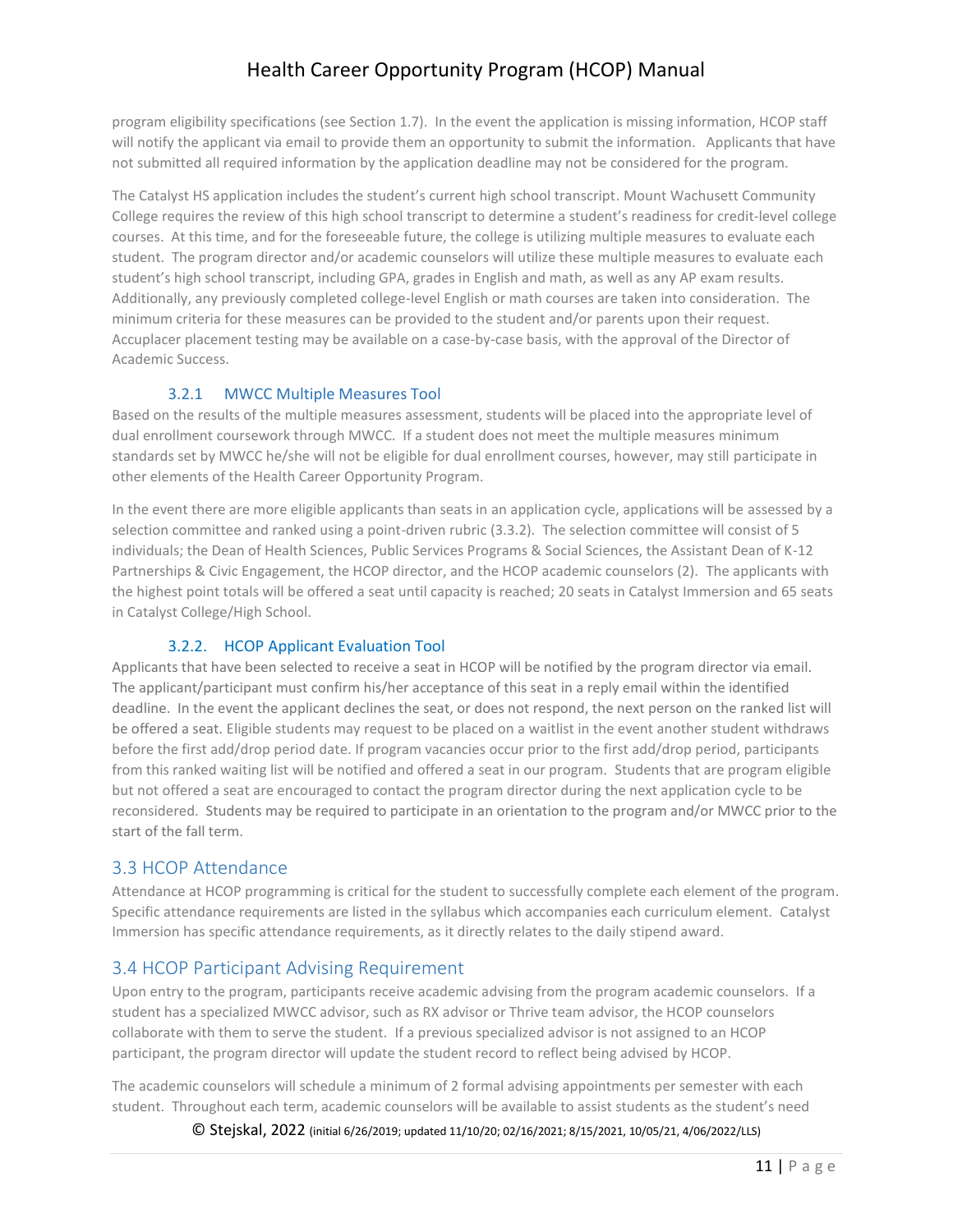arises via email, phone or Zoom meetings. HCOP Academic Advisors will make notes in Advisor Link and/or Banner SPACMNT of student meetings and/or communications. HCOP students need to be responsive to the communications from the academic counselors. This will allow the counselors to stay informed of the student's progress and needs.

### 3.5 Withdrawal from HCOP

Withdrawal from MWCC courses: In the event a student withdraws from any college course financially covered by HCOP the student must immediately notify the program academic counselors of his/her intent to withdraw and provide a rationale. The student must be aware of the implications of any withdrawal, as it may affect progress toward degree completion, and future eligibility for financial aid. Please see the MWCC College Catalog for details regarding course withdrawal.

Withdrawal from HCOP: A student may withdraw from HCOP at any time. Students wishing to self-withdraw are required to complete the "HCOP Withdrawal Document" and submit it to HCOP staff. If an HCOP participant selects a major of study that is a non-HCOP supported (see Section 1.5), the student will be withdrawn from the program and will be unable to be supported by our program. Additionally, the student will forfeit any scholarship funds he/she has accrued to that point. Completion of the HCOP Withdrawal Confirmation form with be initiated by the HCOP staff requiring the student's signature, providing evidence of the student's acknowledgment of this policy. A student may not have the opportunity to re-join the program.

#### 3.5.1. HCOP Withdrawal Confirmation form

#### 3.6 Professional Behavior

Professional Behavior is a form of etiquette in the classroom and workplace that is linked primarily to respectful and courteous conduct. Many healthcare professions have a formal code of professional conduct in place. Professionalism and ethical behavior can be directly tied to success in school and contribute to future career success. The HCOP program requires students to demonstrate competency with professional behaviors in all interpersonal interactions; in the classroom, on field trips and with instructors and peers. These professional behaviors include integrity, empathy, self-motivation, appearance & personal hygiene, self-confidence, communications, time management, teamwork, respect, stress management and commitment to learning.

#### 3.7 HCOP Tutoring Services

HCOP students will have access to the MWCC Academic Success Center for tutoring. In addition, they will have access to tutors hired exclusively for program participants. The management of the tutors will be done in collaboration with the Director of Academic Success. Tutor schedules will change from term to term. Tutor schedules will be made available to students every term, as well as instructions on how to access on the MWCC Academic Support Center webpage.

#### 3.8 HCOP Field trips/off-campus events

The academic counselors may arrange various educational field trips to expose students to primary care settings, visit 4-year colleges/universities and/or other locations that could expand student's perspective.

Trips will be approved in advance through completion of the *College Travel Authorization* form marking "approval only" which will be submitted three weeks prior to the trip to the program director. The trip will not be considered approved until all signatures have been secured including the Dean of Health Sciences or his/her designee. The program will provide transportation via school bus rental or use of the HCOP transit van, and students will be accompanied by an HCOP advisor. If an HCOP participant prefers, he/she may travel to the field trip destination in a private vehicle.

Once the trip has been approved, all participants not including the academic counselors must complete the following forms: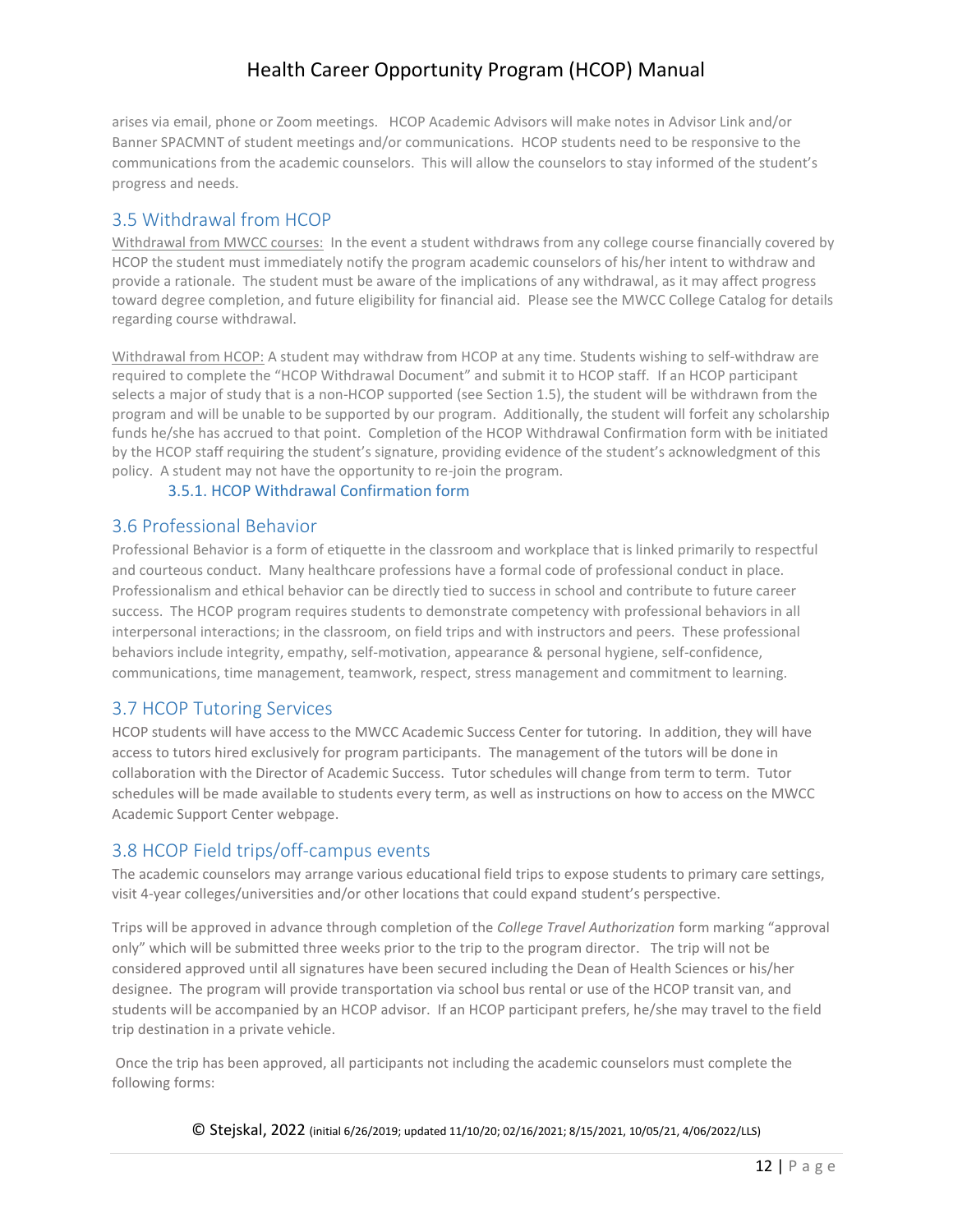### 3.8.1 MWCC Liability Release Form (students under 18 must have parent/guardian signature)

3.8.2. MWCC Private Vehicle Request Form (completed by EACH student traveling in a personal vehicle whether it is their personal vehicle or another person's vehicle. It is recommended that all students complete the PVF even if they plan to travel in a college vehicle, this will ensure coverage in the event plans change.)

These forms should be provided to the program director prior to the day of the trip. Additionally, all completed forms MUST be copied for the academic counselor(s) to take on the trip.

### 3.9 HCOP Trainee Travel

Student travel to rural locations for job shadowing, internships, and clinical/career exposure activities and/or to health research conferences may be reimbursed to the student. This is conditional on funds being available in this line item of the annual budget. Once funds in this category have been depleted for a budget year, the program may not have the ability honor a student's request for reimbursement. Requests will be considered on a first come, first serve basis. HCOP participants looking to have travel to/from clinical internships shall following the following procedure:

- 1. Prior to or immediately after the beginning of the semester in which the student is participating in clinical internships, he/she/they must contact the HCOP Director to discuss if grant funds are available to reimburse an HCOP student for travel to/from the site of their clinical internship.
- 2. Students will be required to complete the MWCC Direct Deposit form, as travel reimbursement will be paid to participants through direct deposit. Students find the MWCC Direct Deposit form on the HCOP Bb page, HCOP Resources, Student Travel Reimbursement for Clinical Internships folder. Completed forms to be given to HCOP director for processing.
- 3. After receiving confirmation from the program director and submitting the MWCC Direct Deposit form, students may proceed to the HCOP Bb page, HCOP Resources, Student Travel Reimbursement for Clinical Internships folder to access a copy of this policy and procedure, and associated the Travel Mileage Grid spreadsheet.
- 4. Student shall download/save the Travel Mileage Grid spreadsheet to their computer, adding their name/program (i.e. Jane Doe/PTA) at the top of the form in the line indicated and save again.
- 5. Student shall record each episode of travel on a separate line to include the date of travel, destination, and odometer readings at the start of travel (from) to the destination (to). The form automatically calculates the miles traveled, multiplying miles by the 2021 rate of reimbursement (2021: 0.56/mile) for a total dollar amount for reimbursement. Please note: in order to reflect travel roundtrip, the student will need to enter the return travel from clinical site to home in the next line on the grid. Student needs to remember to "save" after each addition to the spreadsheet to their computer.
- 6. Student shall record travel for 2 weeks, after which time, the student shall email the completed Travel Mileage Grid spreadsheet to the HCOP program director. At that time, the program director will submit the Travel Mileage Grid spreadsheet along with required paperwork to the grant business manager. Student should receive reimbursement via automatic deposit as soon as processing is complete.
- 7. This is to be repeated for the duration of the clinical experience. When the student submits the final spreadsheet for the clinical experience via email, the student shall indicate that in the body of the email.
- 8. Any questions/concerns to this policy and procedure should be directed to the HCOP program director. 3.9.1. MWCC Direct Deposit Form (HCOP Bb page) 3.9.2. Travel Mileage Grid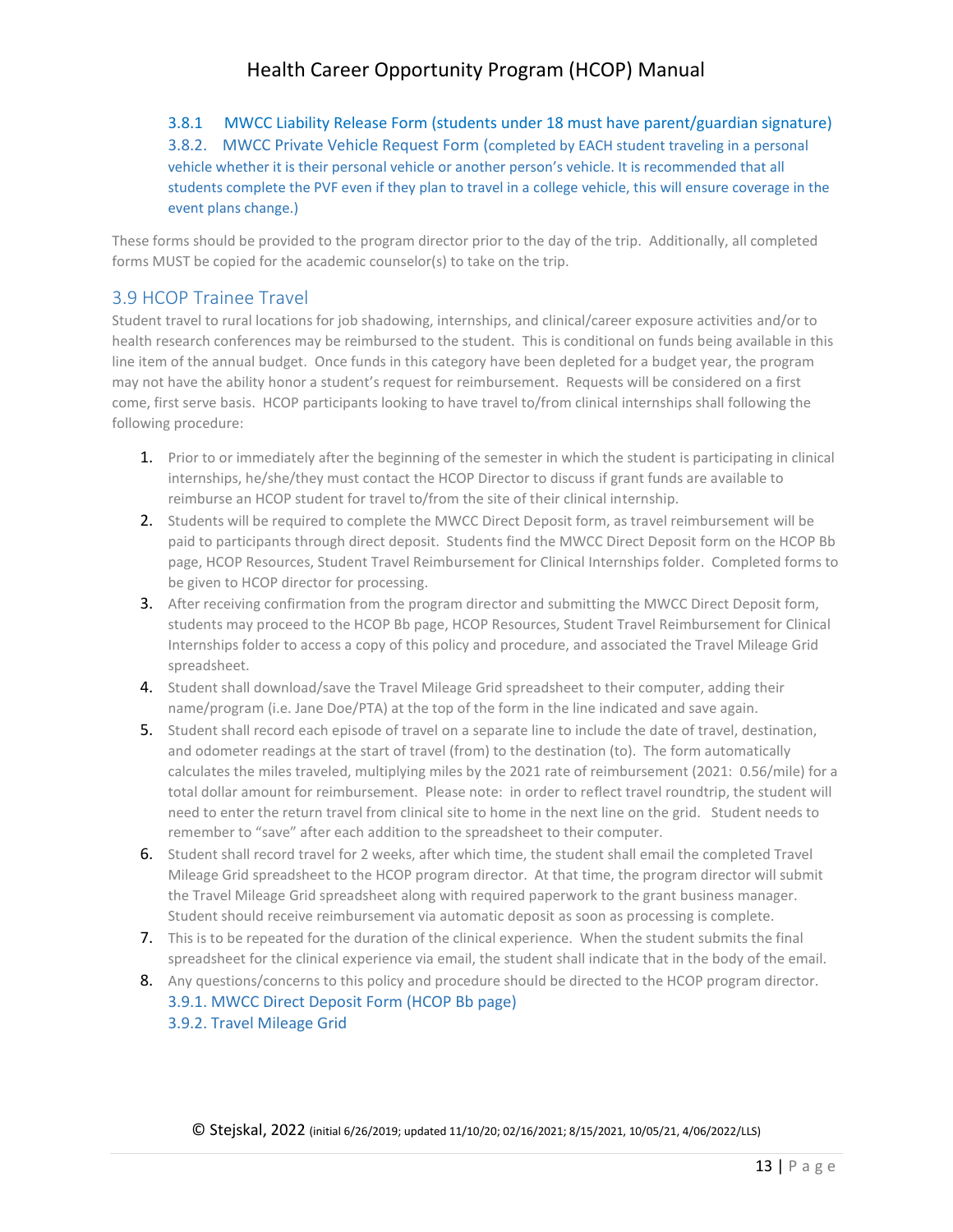# 4 HCOP Catalyst High School

# 4.1 Catalyst High School curriculum/elements

High school students are recruited for Catalyst High School during their junior year (Section 1.8). The evaluation, selection and notification process is described in Section 3.2.2. HCOP Catalyst High School students' eligible to participate in college-level coursework begins dual enrollment in their senior year. The coursework includes HEA 106 and up to three additional general education courses. The program can also provide educational supplies for a student to include by not limited the loan of required textbook resources, scrubs, HCOP-funded tutors, and mileage for clinical experiences/observations. For any Catalyst High School participants that are unable to partake in college-level courses the academic counselors will provide college preparation and/or career discernment activities.

4.1.1**.** Payment for courses: Catalyst HS students will not be billed for any of these courses. The program has the course sections are built specifically for students at our partner high schools. As such, the program is responsible for the cost of the instructor salary and fringe, and MWCC absorbs the remaining cost of the course.

4.1.2. Textbook/Chromebook/Calculator loans: the program provides all required textbooks/access codes for the HCOP funded sections of the dual enrollment courses. Chromebooks and calculators are available for loan to all HCOP students\*. The HCOP team notifies students of a date/time for textbook/Chromebook/calculator loan distribution prior to each semester. At the end of each term, all borrowed materials must be returned to the HCOP program director and/or HCOP academic counselors. \*Any student that has not returned materials will be considered in poor standing, and unable to borrow materials until the outstanding materials have been returned.

### 4.2 Catalyst High School Scholarships Award

Catalyst high school graduates that have successfully complete HEA 106 ( $\geq$  C+) will receive their initial HCOP scholarship award upon matriculation to MWCC in an HCOP-supported major and remaining in MWCC courses after the add/drop period. If the student withdraws from HEA 106 while in high school, the student will not be eligible for the scholarship award however the student will remain an HCOP participant. If this same student matriculates at MWCC after high school graduation and selects an HCOP supported major, the student must complete HEA 106 to be eligible for an initial scholarship award. A Catalyst HS program completer that matriculates at MWCC after high school graduation in the pursuit of an HCOP supported health career major/certificate will be entered into our Catalyst College program. This student is eligible to all rights/privileges afforded to Catalyst College students (Section 6).

### 4.3 MWCC Student Record Information Waiver (FERPA)

The Family Educational Rights and Privacy Act (FERPA) is a federal law that governs the release and access to all student records. No one, including parents or spouses, has the right to view or enter data that would affect a student record. Only "Directory Information" may be released without authorization from the student. "Directory Information" and other aspects of FERPA are discussed in our **[FERPA Brochure](https://mwccmass-my.sharepoint.com/personal/lstejskal_mwcc_mass_edu/Documents/HCOP%20(22570)/Program%20Manual_%20Policy_Procedures/FERPA-Web-2020_2021_v1.pdf)** (PDF).

The parent or guardian of a dependent student has permission to review the student's record if a completed **[Parent Information Request Form](https://mwccmass-my.sharepoint.com/personal/lstejskal_mwcc_mass_edu/Documents/HCOP%20(22570)/Program%20Manual_%20Policy_Procedures/ParentInfoRequest.pdf)** (PDF) and the documentation of the student's dependent status as specified on this form are submitted to the MWCC Records Office.

Students seeking to give a third party (such as a parent or spouse) access to student record information **beyond** "Directory Information" are asked to print the **[Student Record Information Waiver](https://mwccmass-my.sharepoint.com/personal/lstejskal_mwcc_mass_edu/Documents/HCOP%20(22570)/Program%20Manual_%20Policy_Procedures/StudentRecordInfoWaiver.pdf)** ("FERPA Release") (PDF) and return the completed form to the MWCC Records Office.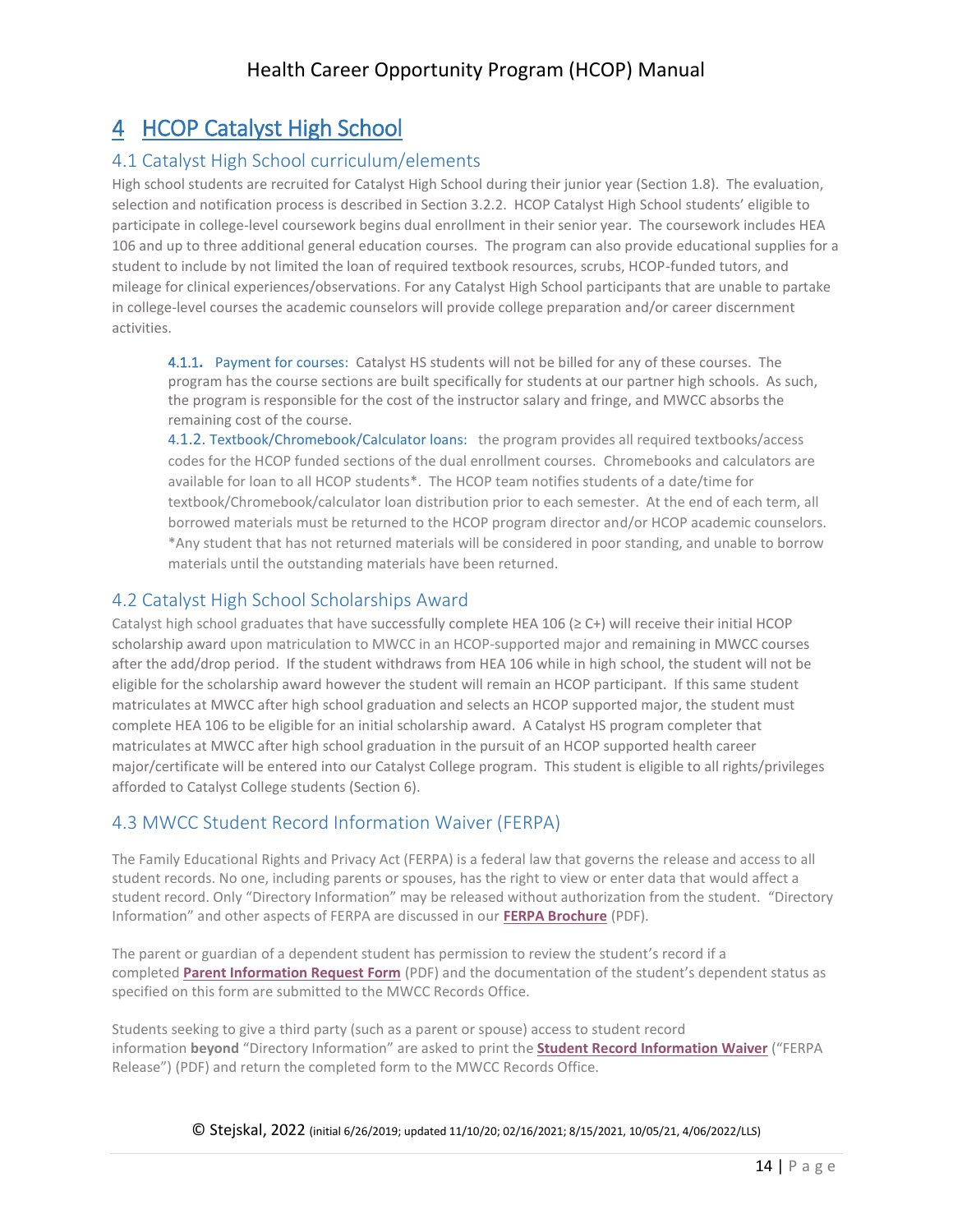# 5 HCOP Catalyst Immersion

### 5.1 Catalyst Immersion curriculum

Recruitment of college students for Catalyst Immersion is described in Section 1.8. The evaluation, selection and notification process is described in Section 3.2.1. Catalyst Immersion is an immersive, condensed summer program held during the MWCC summer term. The curriculum is delivered through the HCOP section of HEA 106 which exposes students to non-nursing healthcare careers, healthcare professional guest speakers, Heywood Healthcare System's Camp MED program\*, health research training workshop series, exposure to medical terminology, and healthcare skills training such as CPR, Narcan training, HIPAA, Blood-borne pathogens and cultural competence training. The cost for this course will be covered by the program and MWCC.

### 5.1.1. Camp MED health/immunization requirements

*\*This program availability may be effected by the global COVID-19 pandemic, and restrictions implemented by our primary care partners. Alternative methods to expose students to non-nursing health careers, such as virtual/simulated job-shadowing, may be used to supplement or replace Camp MED should a public health crisis exist.* 

A required component of the Immersion experience includes participation in Heywood Healthcare System's (HHS) Camp MED program. This one-week program follows HEA 106, and is held at Heywood Hospital under the supervision of hospital staff providing students with real-life exposure to a variety of healthcare careers in the hospital setting. Prior to assigning a student to Camp MED, Heywood Healthcare requires students complete their student packet (5.2.1.-5.2.4.) This packet contains an internship form, authorization for a criminal check, Heywood Authorization for Release of PHI form, Heywood Healthcare Policies, and a Policy Acknowledgement form. Heywood Health Systems required all students provide documentation of the below updated medical records directly to Heywood Employee Health at [employee.health@heywood.org](mailto:employee.health@heywood.org) Documentation includes evidence of the following:

- Physical examination conducted within the last year by a licensed health care provider
- Proof of the following current immunizations:
	- $\circ$  I PPD in the last year AND 1 PPD in the last 6 months (total of 2 PPDs) OR a negative TB Gold blood test within the last 6 months
	- o Measles, Mumps and Rubella (MMR)
	- o Hepatitis B (series of 3)
	- o Pertussis (Tdap) within 10 years
	- o Chicken Pox: 2 vaccines or a positive antibody titer
	- o Influenza vaccine (most recent season)
	- o Proof of COVID-19 vaccine including booster(s)

As well as these completed forms (5.1.1.1. through 5.1.1.5.)

#### 5.1.1.1. Heywood Authorization for Background Check form (all HHS forms found on HCOP Bb)

- 5.1.1.2. Heywood Authorization for Release of PHI form
- 5.1.1.3. Heywood Healthcare Policies documents
- 5.1.1.4. Heywood Healthcare Internship form
- 5.1.1.5. Heywood Healthcare Student Acknowledgement form

#### 5.2 Catalyst Immersion Scholarship Award

Upon the Catalyst Immersion student's successful completion of HEA 106 (≥ C+), continuing in an HCOP supported major, and matriculation in MWCC courses in the subsequent semester (after the add/drop period expires), the student will receive their initial HCOP scholarship award of \$1500. A Catalyst Immersion completer that continues at MWCC in the pursuit of an HCOP supported health career major/certificate may be entered into our Catalyst College program. This student is eligible to all rights/privileges afforded to Catalyst College students (Section 6).